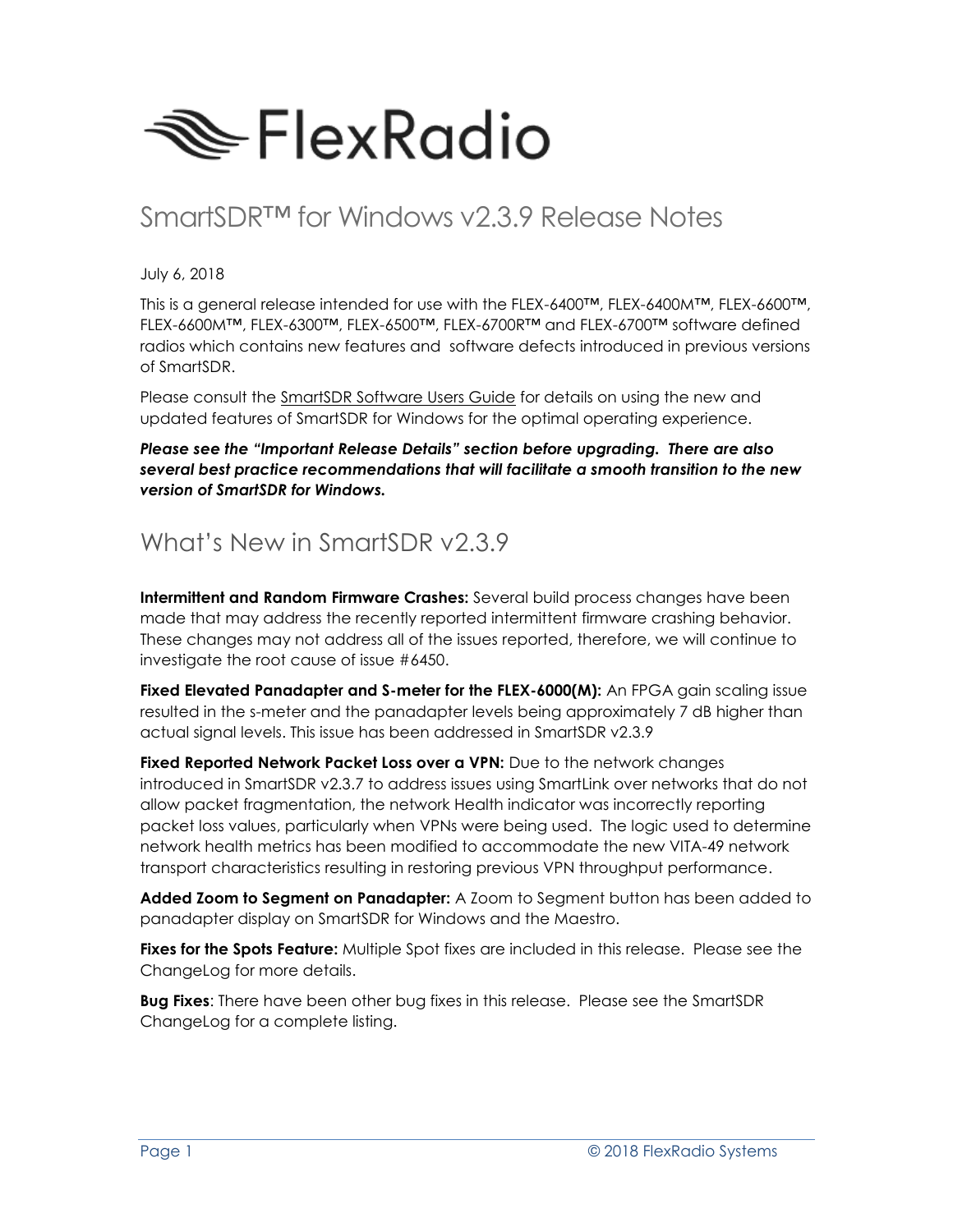# Important Release Details

**Upgrading FLEX-6400M and FLEX-6600M Front Panel:** If you are upgrading a FLEX-6400M or a FLEX-6600M using SmartSDR for Windows, *this process will not upgrade the Front*  **Panel software at the same time**. After doing the radio firmware upgrade, shut down SmartSDR for Windows, Connect to your radio from the Front Panel. The Version select screen will be displayed. Select SmartSDR v2.3.9 to download and install SmartSDR for the M Model Front Panel. After the Front Panel has been upgraded to SmartSDR v2.3.9, all radio and client components will have been upgraded to SmartSDR v2.3.9.

For a detailed description of the SmartSDR for Windows software upgrade process, please refer to the SmartSDR Software Users Guide

**Updated Ethernet MAC:** Starting in v2.1.30 and going forward, the Ethernet MAC address used by the radios and Maestro in the radio will all start with a FlexRadio OUI (00:1C:2D). **Due to this change, any existing Static DHCP assignments in Local Area Network routers that rely on the old MAC address will need to be revisited.** If a static IP address is assigned to the FLEX-6000, a reboot of your router may be needed to clear routing and ARP tables. Also, if the IP address of the radio changes as a result of this (which is very likely), **be sure to check any manual Port Forwarding settings related to SmartLink.**

**SmartSDR v2 requires a software license installed on the radio before it can be used with a FLEX-6000:** The following have been pre-authorized for SmartSDR v2 and do not require the purchase of a license:

- Limited Edition (LE) FLEX-6700 and FLEX-6500 radios
- All radios sold after May 19, 2017

All other radios require the purchase of a software license for the radio. Please see the section "Purchasing a SmartSDR Software License for your FLEX-6000" for instructions on how to purchase a license.

**Backup your profiles before upgrading:** This is covered in detail below in the *Best Practices for Installing / Uninstalling SmartSDR* v2 section. Having a good backup of your profiles is always a best practice before doing *any* SmartSDR software upgrade in the event you must revert to a previous version of the software or need to do a factory reset of the radio.

**Cold boot the radio after upgrading to SmartSDR v2.3.9:** A "cold boot" is accomplished by shutting down the radio and then removing DC power from it momentarily. This process is covered in detail in the *Best Practices for Installing / Uninstalling SmartSDR v2* section but is added here for emphasis. There are several internal processor subsystems that may be upgraded by SmartSDR v2.3.9 and it is imperative that they all restart properly after the upgrade.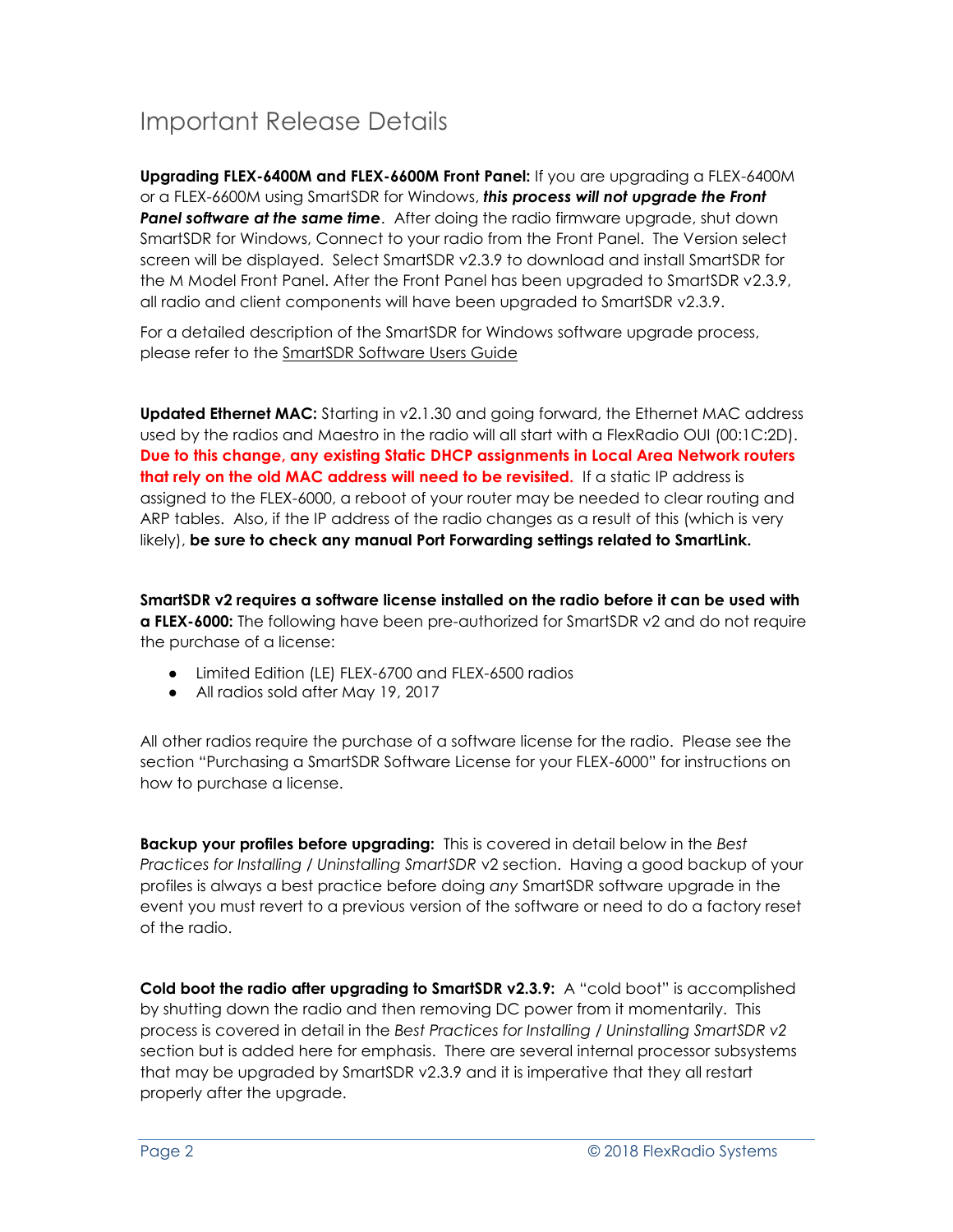### Purchasing a SmartSDR Software License for your FLEX-6000

Obtaining a SmartSDR software license is easy and convenient. Download the latest software installer for SmartSDR and run it to install the software on your PC. Using the new software, update the radio with the new firmware. Start SmartSDR then select the radio in the radio chooser window and press the yellow Update button.



Once the update completes, if the radio you are upgrading requires a license, the radio status will show "License Required" and you will be presented with a Buy button that will launch a web browser which will take you through the steps to purchase the license.

*Note: New radios purchased include a SmartSDR license for the current major version and will not see the "License Required" indicator.*



Once you have purchased a SmartSDR license for your radio, click the blue circular refresh button in the radio chooser window to update the license information for the radio. It may take up to a minute after the purchase completes before the radio acquires its license and cycling the power on the radio may be required.

*Note: The radio (not just the computer) will need internet access in order to obtain the newly acquired license. Please ensure that the radio is plugged into a network that gives internet access.*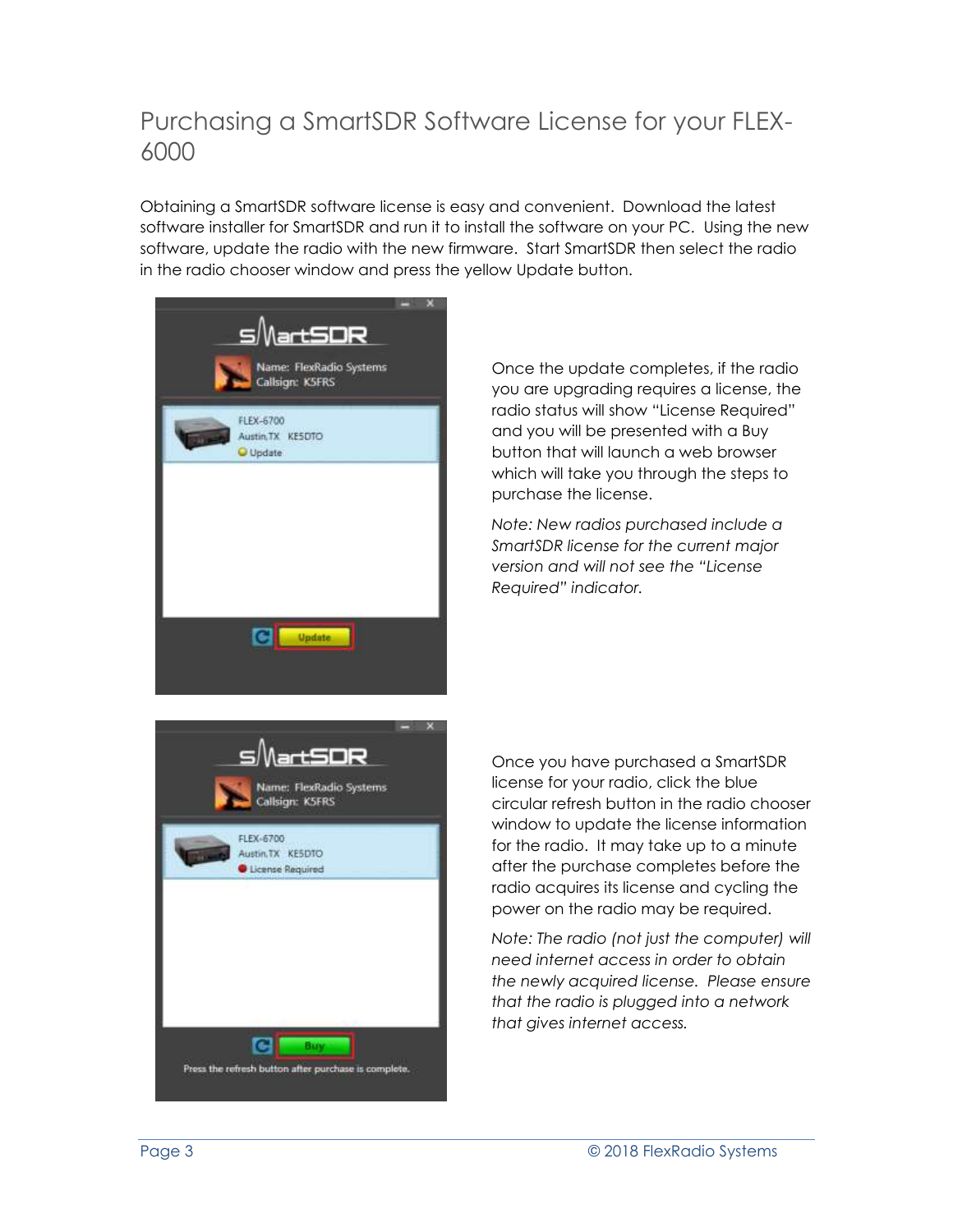# Best Practices for Installing / Uninstalling SmartSDR

Best Practices for Installing a New Version of SmartSDR for Windows

**In preparation for the upgrade to SmartSDR for Windows,** *always* **backup your Global, TX and Microphone Profiles.** Please refer to the *SmartSDR for Windows Software User's Guide* for detailed instructions related to exporting your profiles to a file on your PC. Whenever you upgrade to a newer version of SmartSDR for Windows, a database conversion program runs automatically to convert an older version of the Profile database to the new format or schema. *However, the reverse is not true.* If you must revert to a previous version of SmartSDR for Windows, the older version may not be able to downgrade the database schema. To recover your previously created profiles after a software version downgrade, an import of profile data created using the version of SmartSDR for Windows you are downgrading to is required for proper operation of your radio.

**Ensure your Windows operating system is up to date before installing SmartSDR for Windows.** The proper operation of SmartSDR for Windows and its associated drivers rely on having an up to date Windows operating system including the root security certificate. It is highly recommended that you run Windows Update and install all mandatory and optional updates before installing SmartSDR for Windows.

**Managing SmartSDR installed on other devices**. If using Maestro or other PCs running SmartSDR for Windows, update all devices at the same time to ensure a consistent operating experience and to avoid radio firmware upgrade/downgrade delays.

**Power cycle the FLEX-6000 before installing new a new version SmartSDR for Windows.**  To ensure a seamless upgrade of the entire SmartSDR software ecosystem, it is recommended that you power cycle your radio *before* installing the SmartSDR for Windows software on your PC.

**"Cold Boot" your FLEX-6000 after upgrading the radio firmware**. When upgrading the radio firmware, there may be updates to various internal subsystems. Powering off the radio, disconnecting it from DC power for several seconds, reconnecting DC power and then powering up the radio normally after updating the firmware ensures that all processors reboot properly. This process is known as a "cold boot".

**What to do if the firmware updates do not finish after 5 minutes?** On rare occasions, the update status may not recognize the completion of the firmware update. If the radio has not successfully completed the firmware updates after 5 minutes, power off the radio by pressing the power button. The firmware update should complete normally.

*Note: It would be rare that a single press on the power button did not shut down the radio. If this occurs, remove the DC power cable from the radio to force a power down to reset all processors. Wait about 5-10 seconds and restore DC power and reboot the radio. The firmware update should complete successfully.*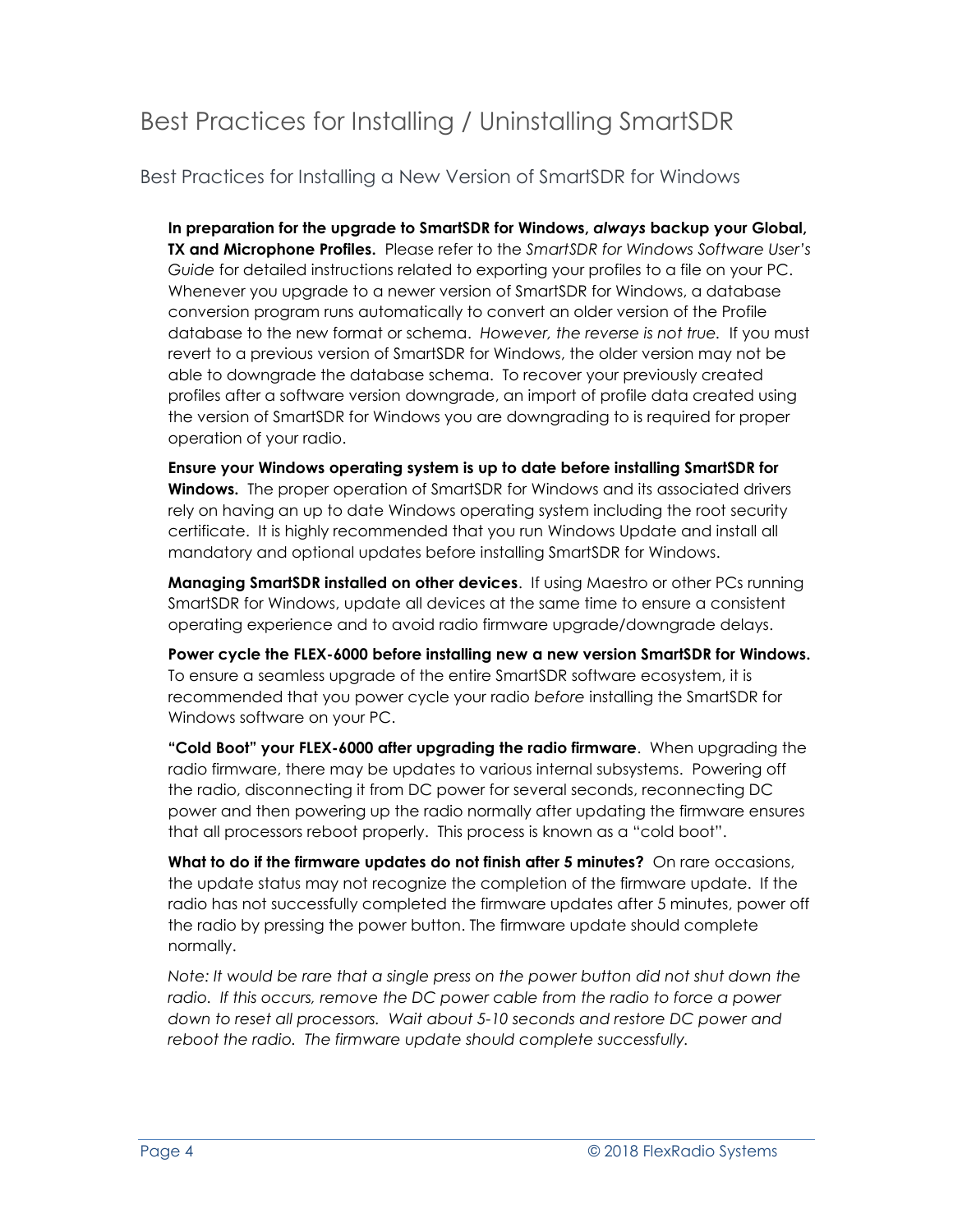Uninstalling Previous Versions of SmartSDR for Windows – Is It Necessary?

This is a frequently asked question that does not have a simple "yes/no" answer.

#### **In general, the answer is no, but there are some special considerations:**

Each version of SmartSDR for Windows is installed in such a manner that running a previous version is a simple matter of running an older version of SmartSDR for Windows and allowing the radio firmware to downgrade automatically when prompted. This method of installing unique versions of software on your PC rather than upgrading a previous version allows for an easy and convenient way to switch to a previous version if you so desire.

Unfortunately, there are exceptions that result in release specific caveats. In the case of SmartSDR for Windows v2.3.9, there are **no** release specific caveats that require removing previous versions of SmartSDR for Windows.

In addition to any release specific caveats, there are shared components of the SmartSDR ecosystem used by multiple versions of SmartSDR for Windows. Operationally this typically does not result in any issues, but if a previous version of SmartSDR for Windows is uninstalled while there is a newer version installed, the possible removal of one or more of these shared components may make newer versions of SmartSDR for Windows inoperable. *Therefore if you desire to uninstall older versions of SmartSDR for Windows, it is highly recommended that you uninstall all older versions of SmartSDR for Windows before installing a new version of SmartSDR for Windows.* 

#### **Removing the DAX and FlexVSP drivers are not recommended unless explicitly instructed to do so in the Release Notes or by FlexRadio Support.**

If you chose to uninstall several previous versions of SmartSDR for Windows prior to installing a new version, you may want to perform a comprehensive removal of the SmartSDR ecosystem from your PC. This is not a requirement, but it will ensure that all SmartSDR for Windows applications and hardware drivers have been removed allowing for a clean install of SmartSDR.

This is a multi-step process that is outlined in the HelpDesk article [How to do](https://helpdesk.flexradio.com/hc/en-us/articles/204975589-How-to-do-a-Complete-uninstall-of-SmartSDR-for-Windows-from-your-PC) a [Complete uninstall of SmartSDR for Windows from your PC.](https://helpdesk.flexradio.com/hc/en-us/articles/204975589-How-to-do-a-Complete-uninstall-of-SmartSDR-for-Windows-from-your-PC)

### Known Issues

1. In some situations, due to some deficiencies with Windows, the FlexControl may choose a COM port that has already been assigned to a virtual COM port or another device. It may be necessary to move the FlexControl to a different COM port and disconnect/reconnect the FlexControl to resolve this issue. Follow these instructions: [https://helpdesk.flexradio.com/hc/en-us/articles/202479329-How-to-](https://helpdesk.flexradio.com/hc/en-us/articles/202479329-How-to-Change-the-Com-Port-Assignment-for-a-FlexControl)[Change-the-Com-Port-Assignment-for-a-FlexControl](https://helpdesk.flexradio.com/hc/en-us/articles/202479329-How-to-Change-the-Com-Port-Assignment-for-a-FlexControl)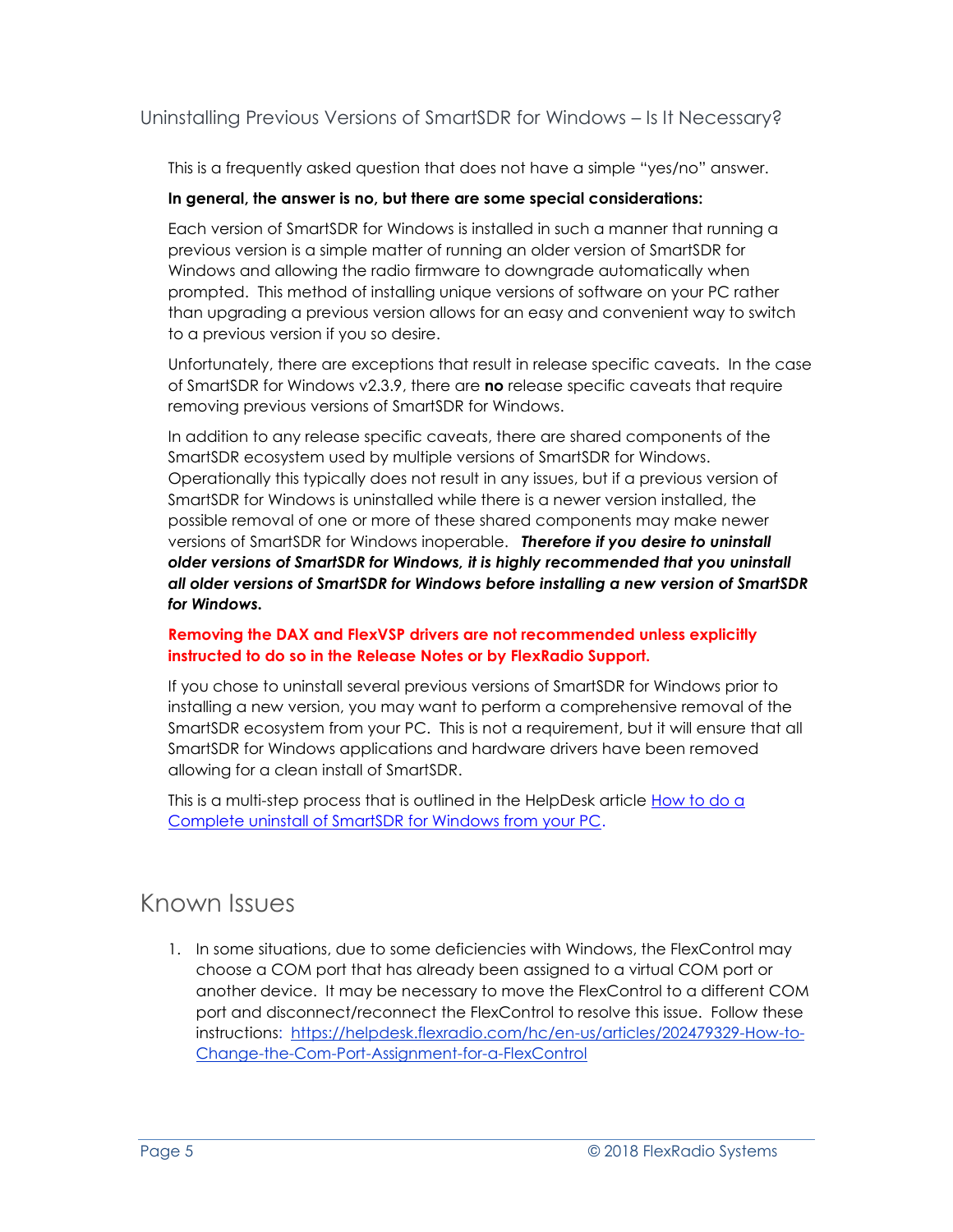2. FLEX-6700 only: There is a known issue (#280, #1527) where changing bands on one panadapter may change the frequency of another panadapter when going to or from 2m (or an XVTR using 2m as an IF). This happens due to hardware constraints that require each Antenna to be on only one of 2 possible Nyquist zones (below or above 122.88 MHz) and an interaction with persistence when recalling the antenna selection of the selected band. One way to work around this issue is to use the Band buttons instead of setting the Antenna on the Panadapter or Slice, and then entering the desired frequency into the Slice in order to tune into (or out of) the 2m band (or an XVTR using 2m as an IF).

### SmartSDR Documentation Available at www.flexradio.com

The following documentation and how to guides for SmartSDR v2.3.9 are available as a convenient download from the FlexRadio website.

SmartSDR for Windows Software User's Guide <http://www.flexradio.com/downloads/smartsdr-software-users-guide-pdf/>

FLEX-6400M and FLEX-6600M User's Guide <http://www.flexradio.com/downloads/flex-6400m-and-flex-6600m-user-guide-pdf/>

FLEX-6000 Signature Series Hardware Reference Manual <http://www.flexradio.com/downloads/flex-6000-hardware-reference-manual-pdf/>

FLEX-6400 and FLEX-6600 Hardware Reference Manual [http://www.flexradio.com/downloads/flex-6400-and-flex-6600-hardware-reference](http://www.flexradio.com/downloads/flex-6400-and-flex-6600-hardware-reference-manual-pdf/)[manual-pdf/](http://www.flexradio.com/downloads/flex-6400-and-flex-6600-hardware-reference-manual-pdf/)

FLEX-6000 Signature Series Quick Start Guide <http://www.flexradio.com/downloads/flex-6000-family-qsg-single-page-pdf/>

SmartSDR CAT User Guide <http://www.flexradio.com/downloads/smartsdr-cat-user-guide-pdf/>

SmartLink for SmartSDR Quick Start Guide <http://www.flexradio.com/downloads/smartlink-quick-start-guide-for-smartsdr-pdf/>

D-STAR Waveform How to Guide <http://www.flexradio.com/downloads/d-star-waveform-how-to-guide-pdf/>

FreeDV Waveform How to Guide <http://www.flexradio.com/downloads/freedv-waveform-how-to-guide-pdf/>

USB Cable Interface Guide

<http://www.flexradio.com/downloads/usb-cable-interface-guide-pdf/>